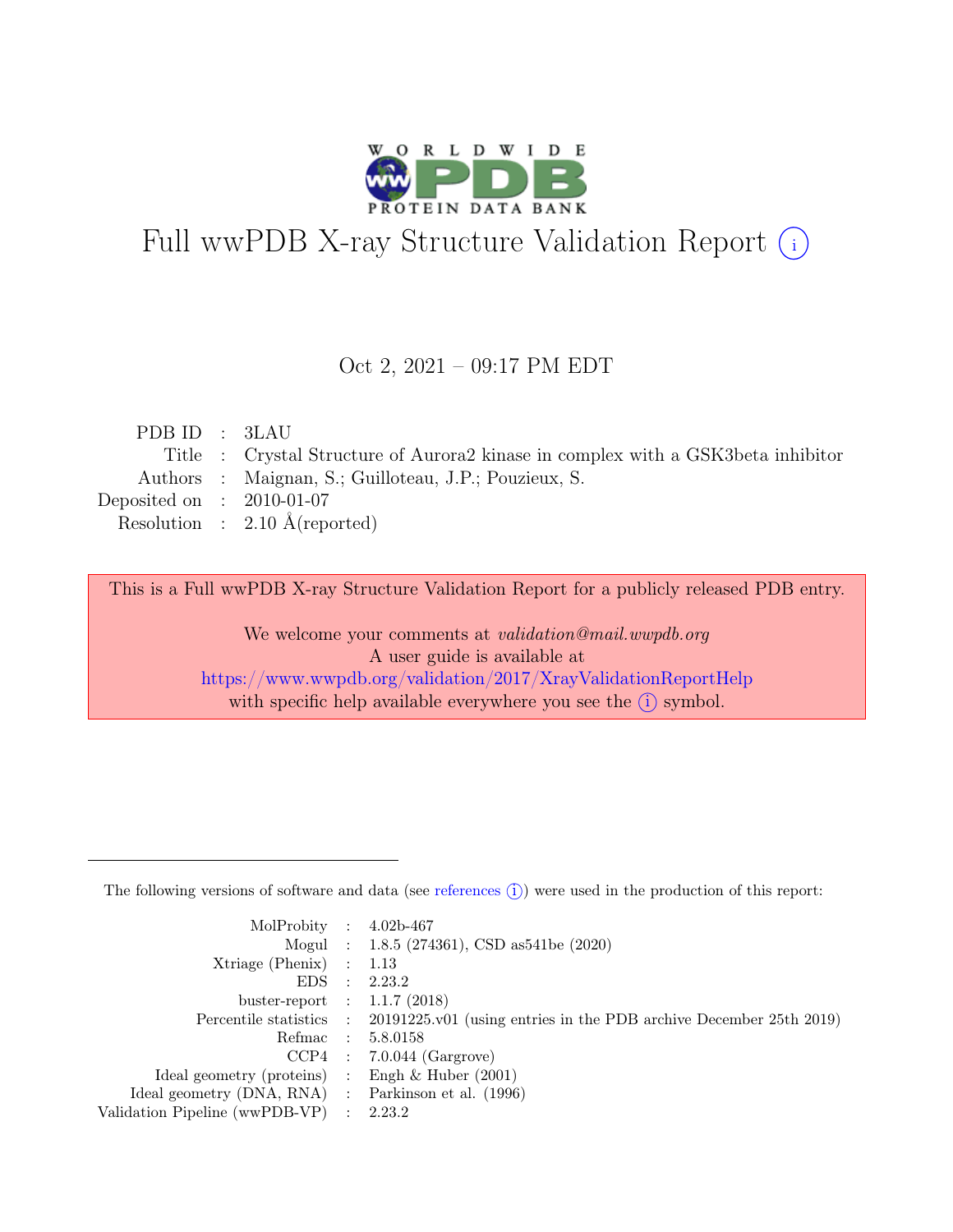# 1 Overall quality at a glance  $(i)$

The following experimental techniques were used to determine the structure: X-RAY DIFFRACTION

The reported resolution of this entry is 2.10 Å.

Percentile scores (ranging between 0-100) for global validation metrics of the entry are shown in the following graphic. The table shows the number of entries on which the scores are based.



| Metric                | Whole archive<br>$(\#Entries)$ | Similar resolution<br>$(\# \text{Entries}, \text{ resolution } \text{range}(\AA))$ |  |  |
|-----------------------|--------------------------------|------------------------------------------------------------------------------------|--|--|
| $R_{free}$            | 130704                         | $5197(2.10-2.10)$                                                                  |  |  |
| Clashscore            | 141614                         | $5710(2.10-2.10)$                                                                  |  |  |
| Ramachandran outliers | 138981                         | $5647 (2.10-2.10)$                                                                 |  |  |
| Sidechain outliers    | 138945                         | 5648 (2.10-2.10)                                                                   |  |  |
| RSRZ outliers         | 127900                         | $5083(2.10-2.10)$                                                                  |  |  |

The table below summarises the geometric issues observed across the polymeric chains and their fit to the electron density. The red, orange, yellow and green segments of the lower bar indicate the fraction of residues that contain outliers for  $\geq$ =3, 2, 1 and 0 types of geometric quality criteria respectively. A grey segment represents the fraction of residues that are not modelled. The numeric value for each fraction is indicated below the corresponding segment, with a dot representing fractions <=5% The upper red bar (where present) indicates the fraction of residues that have poor fit to the electron density. The numeric value is given above the bar.

| Mol | $\gamma$ hain | ${\rm Length}$ | Quality of chain |     |     |
|-----|---------------|----------------|------------------|-----|-----|
|     |               | רסר            | 6%               |     |     |
|     |               | ∠∪⊣            | 68%              | 18% | 13% |

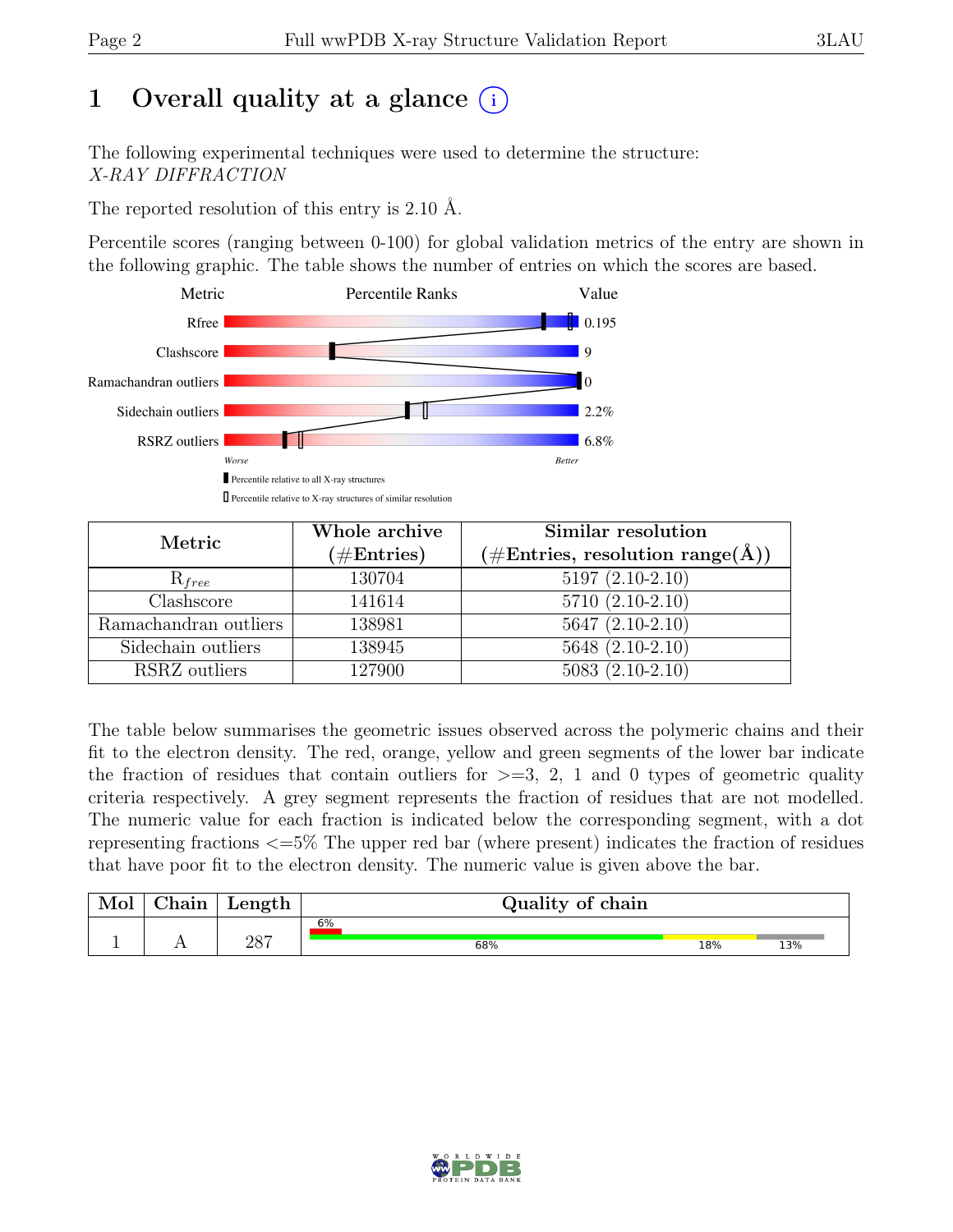# 2 Entry composition  $(i)$

There are 3 unique types of molecules in this entry. The entry contains 2186 atoms, of which 0 are hydrogens and 0 are deuteriums.

In the tables below, the ZeroOcc column contains the number of atoms modelled with zero occupancy, the AltConf column contains the number of residues with at least one atom in alternate conformation and the Trace column contains the number of residues modelled with at most 2 atoms.

• Molecule 1 is a protein called Serine/threonine-protein kinase 6.

| Mol | ${\rm Chain}$ | <sup>'</sup> Residues | $\rm{Atoms}$           |      |     |     | ZeroOcc | $\vert$ AltConf $\vert$ Trace |  |  |
|-----|---------------|-----------------------|------------------------|------|-----|-----|---------|-------------------------------|--|--|
|     |               | 251                   | $\text{Total}$<br>2072 | 1335 | 363 | 368 |         | 70                            |  |  |

There are 13 discrepancies between the modelled and reference sequences:

| Chain | Residue | Modelled   | Actual     | Comment             | Reference         |
|-------|---------|------------|------------|---------------------|-------------------|
| A     | 124     | <b>MET</b> |            | expression tag      | <b>UNP 014965</b> |
| A     | 288     | ASP        | <b>THR</b> | engineered mutation | <b>UNP 014965</b> |
| A     | 400     | ALA        |            | expression tag      | <b>UNP 014965</b> |
| A     | 401     | ALA        |            | expression tag      | <b>UNP 014965</b> |
| A     | 402     | ALA        |            | expression tag      | <b>UNP 014965</b> |
| А     | 403     | <b>LEU</b> |            | expression tag      | <b>UNP 014965</b> |
| A     | 404     | GLU        |            | expression tag      | <b>UNP 014965</b> |
| A     | 405     | <b>HIS</b> |            | expression tag      | <b>UNP 014965</b> |
| A     | 406     | <b>HIS</b> |            | expression tag      | <b>UNP 014965</b> |
| A     | 407     | <b>HIS</b> |            | expression tag      | <b>UNP 014965</b> |
| A     | 408     | <b>HIS</b> |            | expression tag      | <b>UNP 014965</b> |
| A     | 409     | <b>HIS</b> |            | expression tag      | <b>UNP 014965</b> |
| A     | 410     | <b>HIS</b> |            | expression tag      | <b>UNP 014965</b> |

• Molecule 2 is N-[6-(4-hydroxyphenyl)-1H-indazol-3-yl]butanamide (three-letter code: OFI) (formula:  $C_{17}H_{17}N_3O_2$ ).

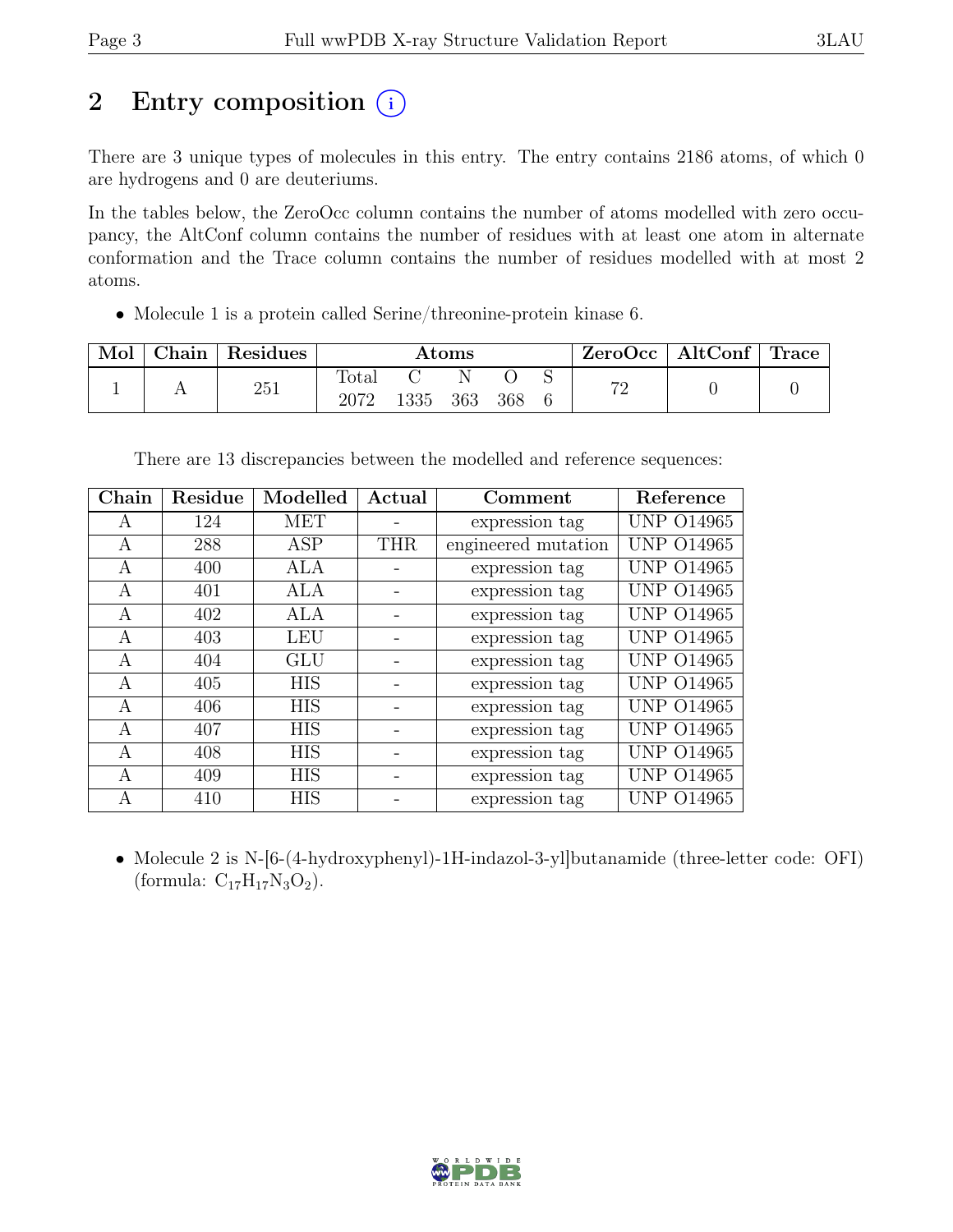

|  | Mol   Chain   Residues | Atoms     |  |  |  | $ZeroOcc \mid AltConf \mid$ |
|--|------------------------|-----------|--|--|--|-----------------------------|
|  |                        | Total C N |  |  |  |                             |

 $\bullet\,$  Molecule 3 is water.

|  | Mol   Chain   Residues | Atoms                 | $ZeroOcc$   AltConf |
|--|------------------------|-----------------------|---------------------|
|  | QΩ                     | $_{\rm Total}$<br>Û۴. |                     |

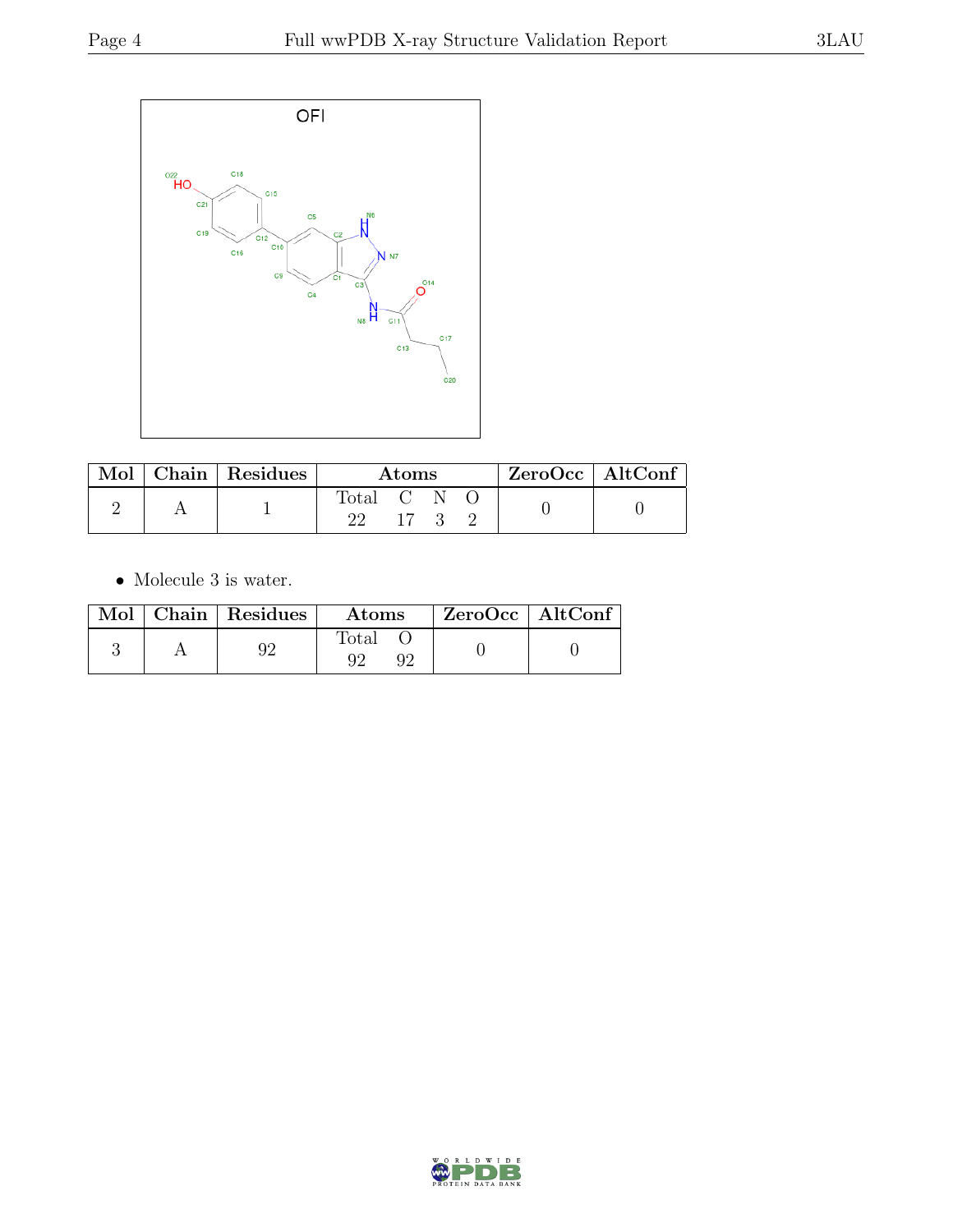# 3 Residue-property plots  $(i)$

These plots are drawn for all protein, RNA, DNA and oligosaccharide chains in the entry. The first graphic for a chain summarises the proportions of the various outlier classes displayed in the second graphic. The second graphic shows the sequence view annotated by issues in geometry and electron density. Residues are color-coded according to the number of geometric quality criteria for which they contain at least one outlier:  $green = 0$ , yellow  $= 1$ , orange  $= 2$  and red  $= 3$  or more. A red dot above a residue indicates a poor fit to the electron density (RSRZ > 2). Stretches of 2 or more consecutive residues without any outlier are shown as a green connector. Residues present in the sample, but not in the model, are shown in grey.



• Molecule 1: Serine/threonine-protein kinase 6

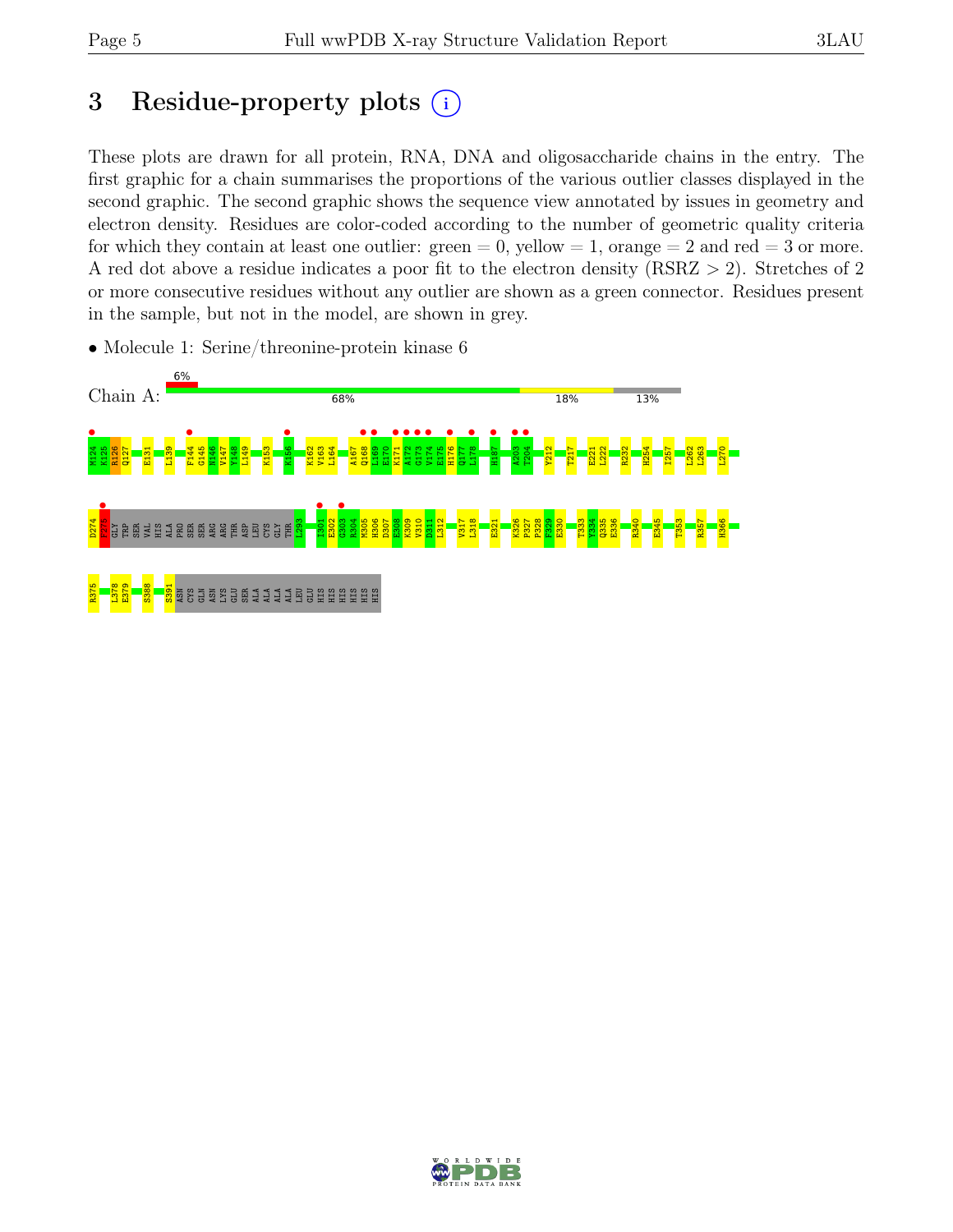# 4 Data and refinement statistics  $(i)$

| Property                                                         | Value                                            | <b>Source</b> |
|------------------------------------------------------------------|--------------------------------------------------|---------------|
| Space group                                                      | P 1 21 1                                         | Depositor     |
| Cell constants                                                   | $45.62\text{\AA}$<br>48.07Å<br>$59.56\text{\AA}$ | Depositor     |
| a, b, c, $\alpha$ , $\beta$ , $\gamma$                           | $97.65^\circ$<br>$90.00^\circ$<br>$90.00^\circ$  |               |
| Resolution $(A)$                                                 | 27.70<br>$-2.10$                                 | Depositor     |
|                                                                  | 27.71<br>$-2.09$                                 | <b>EDS</b>    |
| % Data completeness                                              | (Not available) $(27.70-2.10)$                   | Depositor     |
| (in resolution range)                                            | $90.3(27.71-2.09)$                               | <b>EDS</b>    |
| $R_{merge}$                                                      | (Not available)                                  | Depositor     |
| $\mathrm{R}_{sym}$                                               | 0.06                                             | Depositor     |
| $\langle I/\sigma(I) \rangle^{-1}$                               | $2.75$ (at $2.10\text{\AA}$ )                    | Xtriage       |
| Refinement program                                               | <b>CNS</b>                                       | Depositor     |
|                                                                  | 0.203<br>0.248<br>$\overline{a}$                 | Depositor     |
| $R, R_{free}$                                                    | 0.200<br>0.195<br>$\overline{a}$                 | DCC           |
| $R_{free}$ test set                                              | $694$ reflections $(5.00\%)$                     | wwPDB-VP      |
| Wilson B-factor $(A^2)$                                          | 25.8                                             | Xtriage       |
| Anisotropy                                                       | 0.096                                            | Xtriage       |
| Bulk solvent $k_{sol}(\text{e}/\text{A}^3), B_{sol}(\text{A}^2)$ | 0.38, 69.8                                       | <b>EDS</b>    |
| L-test for twinning <sup>2</sup>                                 | $< L >$ = 0.50, $< L^2 >$ = 0.34                 | Xtriage       |
| Estimated twinning fraction                                      | No twinning to report.                           | Xtriage       |
| $F_o, F_c$ correlation                                           | 0.94                                             | <b>EDS</b>    |
| Total number of atoms                                            | 2186                                             | wwPDB-VP      |
| Average B, all atoms $(A^2)$                                     | 64.0                                             | wwPDB-VP      |

Xtriage's analysis on translational NCS is as follows: The largest off-origin peak in the Patterson function is 6.81% of the height of the origin peak. No significant pseudotranslation is detected.

<sup>&</sup>lt;sup>2</sup>Theoretical values of  $\langle |L| \rangle$ ,  $\langle L^2 \rangle$  for acentric reflections are 0.5, 0.333 respectively for untwinned datasets, and 0.375, 0.2 for perfectly twinned datasets.



<span id="page-5-1"></span><span id="page-5-0"></span><sup>1</sup> Intensities estimated from amplitudes.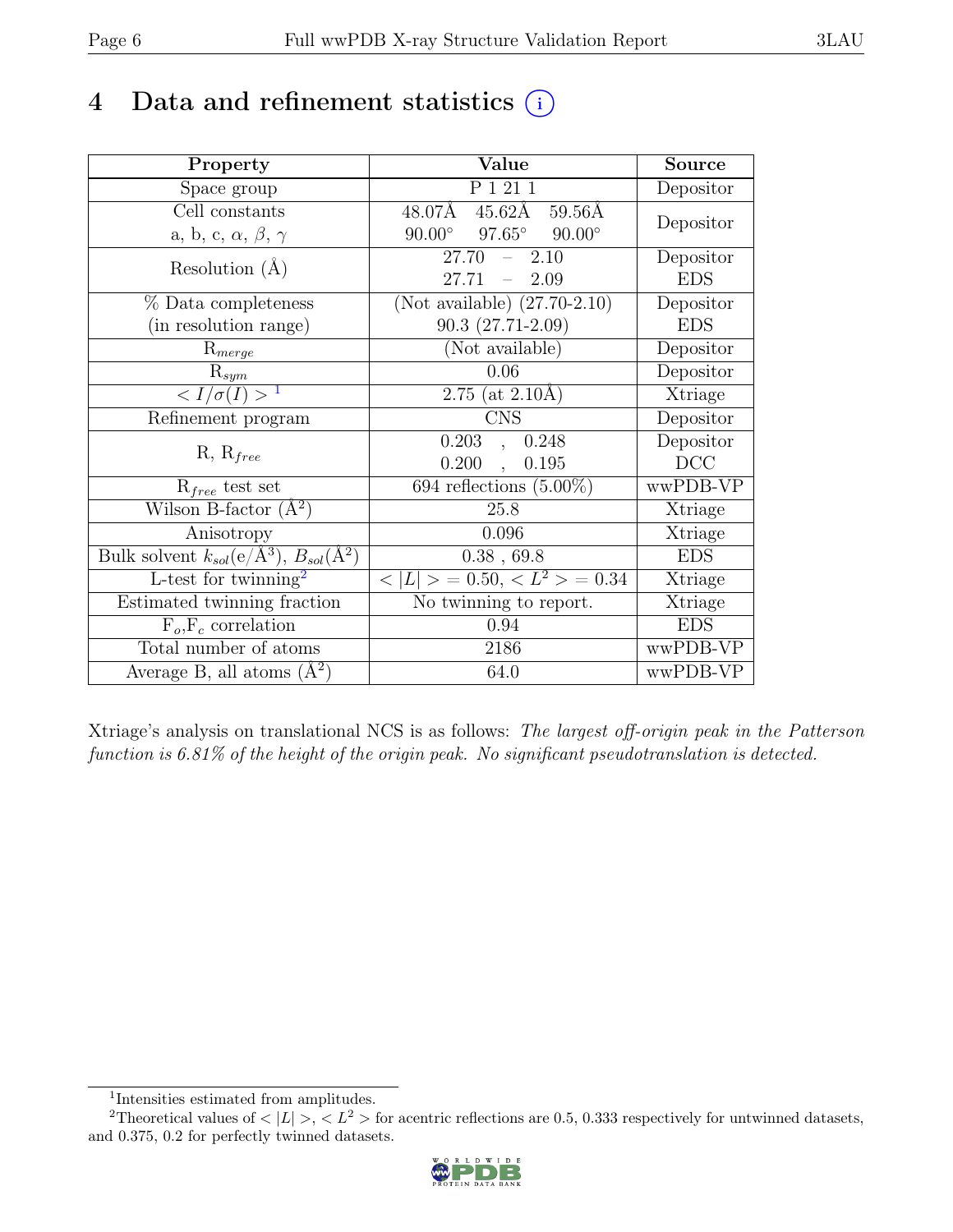# 5 Model quality  $(i)$

# 5.1 Standard geometry  $(i)$

Bond lengths and bond angles in the following residue types are not validated in this section: OFI

The Z score for a bond length (or angle) is the number of standard deviations the observed value is removed from the expected value. A bond length (or angle) with  $|Z| > 5$  is considered an outlier worth inspection. RMSZ is the root-mean-square of all Z scores of the bond lengths (or angles).

| Mol   Chain |      | Bond lengths    | Bond angles |                    |  |
|-------------|------|-----------------|-------------|--------------------|--|
|             | RMSZ | # $ Z  > 5$     | RMSZ        | # $ Z  > 5$        |  |
|             | 0.37 | $2/2122(0.1\%)$ | 0.81        | $6/2863$ $(0.2\%)$ |  |

Chiral center outliers are detected by calculating the chiral volume of a chiral center and verifying if the center is modelled as a planar moiety or with the opposite hand.A planarity outlier is detected by checking planarity of atoms in a peptide group, atoms in a mainchain group or atoms of a sidechain that are expected to be planar.

|  | $\lceil\,\overline{\text{Mol}}\,\rceil$ Chain $\mid\,\#\text{Chirality outliers}\mid\#\text{Planarity outliers}\mid$ |
|--|----------------------------------------------------------------------------------------------------------------------|
|  |                                                                                                                      |

All (2) bond length outliers are listed below:

| Mol |     |     | Chain   Res   Type   Atoms | $\mathbf{Z}$   | Observed( $\AA$ )   Ideal( $\AA$ ) |  |
|-----|-----|-----|----------------------------|----------------|------------------------------------|--|
|     | 274 | ASP | $C-N$                      | 6.09           | 1.48                               |  |
|     |     | ASP |                            | $-5.7^{\circ}$ |                                    |  |

All (6) bond angle outliers are listed below:

| Mol | Chain | Res | <b>Type</b> | Atoms       | Z        | Observed $(°)$ | Ideal <sup>(o)</sup> |
|-----|-------|-----|-------------|-------------|----------|----------------|----------------------|
|     | А     | 275 | <b>PHE</b>  | $CB-CG-CD1$ | $-21.81$ | 105.53         | 120.80               |
|     | A     | 275 | <b>PHE</b>  | $CB-CG-CD2$ | 15.71    | 131.80         | 120.80               |
|     |       | 275 | <b>PHE</b>  | $N-CA-CB$   | $-13.79$ | 85.78          | 110.60               |
|     |       | 274 | ASP         | $CA-C-O$    | 5.29     | 131.22         | 120.10               |
|     | А     | 274 | ASP         | $C-N-CA$    | 5.29     | 134.93         | 121.70               |
|     |       | 274 | ASP         | $CA-C-N$    | $-5.04$  | 106.12         | 117.20               |

There are no chirality outliers.

All (1) planarity outliers are listed below:

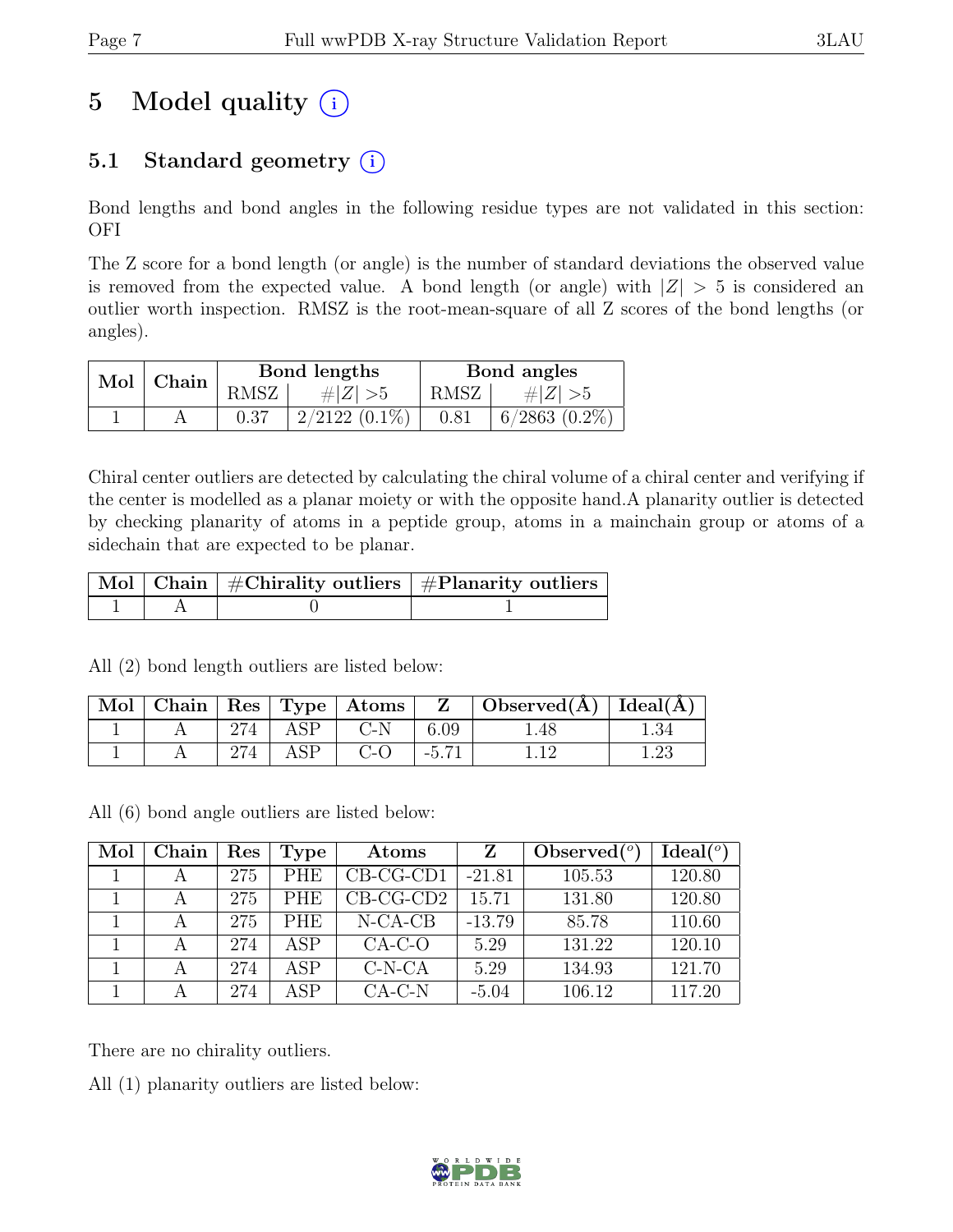|  |     | $\sqrt{\text{Mol}}$   Chain   Res   Type   Group |
|--|-----|--------------------------------------------------|
|  | 275 | $ $ PHE $ $ Sidechain $ $                        |

### 5.2 Too-close contacts  $(i)$

In the following table, the Non-H and H(model) columns list the number of non-hydrogen atoms and hydrogen atoms in the chain respectively. The H(added) column lists the number of hydrogen atoms added and optimized by MolProbity. The Clashes column lists the number of clashes within the asymmetric unit, whereas Symm-Clashes lists symmetry-related clashes.

|  |      |      |    | Mol   Chain   Non-H   H(model)   H(added)   Clashes   Symm-Clashes |
|--|------|------|----|--------------------------------------------------------------------|
|  | 2072 | 2089 | າສ |                                                                    |
|  | ററ   |      |    |                                                                    |
|  |      |      |    |                                                                    |
|  | 2186 | 2106 |    |                                                                    |

The all-atom clashscore is defined as the number of clashes found per 1000 atoms (including hydrogen atoms). The all-atom clashscore for this structure is 9.

All (37) close contacts within the same asymmetric unit are listed below, sorted by their clash magnitude.

|                     |                     | Interatomic    | Clash         |
|---------------------|---------------------|----------------|---------------|
| Atom-1              | Atom-2              | distance $(A)$ | overlap $(A)$ |
| 1:A:257:ILE:HD12    | 1: A:318: LEU: HD12 | 1.71           | 0.72          |
| 1:A:254:HIS:ND1     | 3:A:9:HOH:O         | 2.18           | 0.62          |
| 1:A:388:SER:HB2     | 3:A:59:HOH:O        | 1.98           | 0.62          |
| 1: A:257: ILE: O    | 1:A:318:LEU:HD11    | 1.99           | 0.61          |
| 1: A: 333: THR: OG1 | 1:A:336:GLU:HG3     | 2.05           | 0.57          |
| 1:A:221:GLU:HG2     | 1:A:232:ARG:NH1     | 2.20           | 0.57          |
| 1:A:167:ALA:O       | 1:A:171:LYS:HG3     | 2.05           | 0.56          |
| 1:A:327:PRO:HG2     | 1:A:330:GLU:HG3     | 1.88           | 0.56          |
| 1:A:302:GLU:OE2     | 1: A: 366: HIS: HE1 | 1.92           | 0.53          |
| 1:A:126:ARG:HD3     | 1:A:127:GLN:N       | 2.25           | 0.52          |
| 1: A: 162: LYS: HE3 | 1: A: 164: LEU: CD2 | 2.41           | 0.51          |
| 1: A: 333: THR: HB  | 1:A:335:GLN:OE1     | 2.11           | 0.50          |
| 1:A:126:ARG:HG2     | 1:A:126:ARG:HH11    | 1.75           | 0.50          |
| 1:A:257:ILE:CD1     | 1:A:318:LEU:HD12    | 2.42           | 0.50          |
| 1:A:335:GLN:CD      | 1:A:335:GLN:H       | 2.16           | 0.49          |
| 1:A:162:LYS:HD3     | 2:A:1:OFI:H18       | 1.95           | 0.49          |
| 1:A:326:LYS:HD2     | 1:A:330:GLU:OE1     | 2.12           | 0.48          |
| 1: A: 336: GLU:O    | 1:A:340:ARG:HG2     | 2.13           | 0.48          |
| 1: A: 139: LEU: HB2 | 1:A:147:VAL:HG13    | 1.96           | 0.48          |
| 1: A:375: ARG:O     | 1:A:379:GLU:HG3     | 2.13           | 0.47          |

Continued on next page...

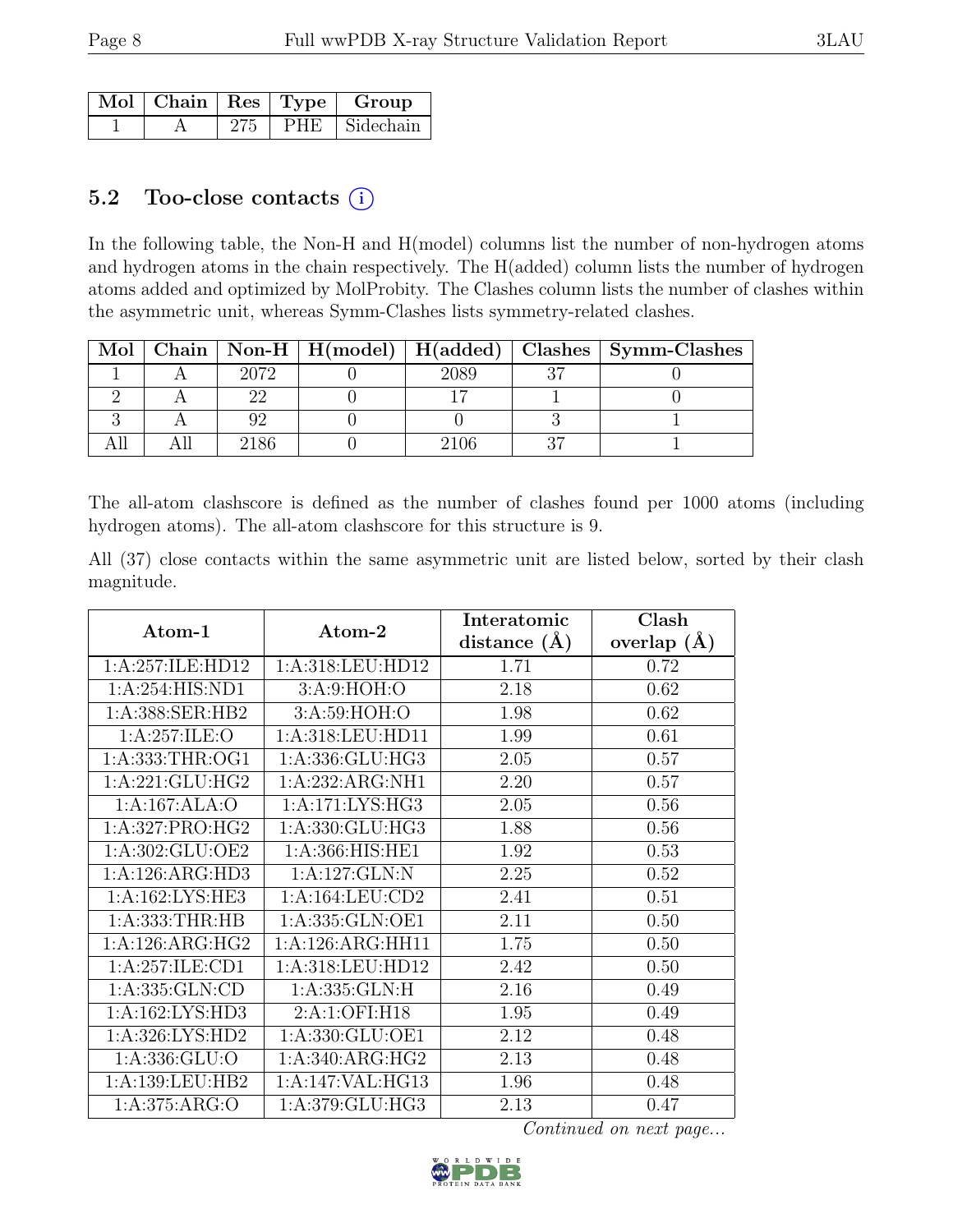| $\rm{Atom-1}$      | Atom-2             | Interatomic    | Clash           |
|--------------------|--------------------|----------------|-----------------|
|                    |                    | distance $(A)$ | overlap $(\AA)$ |
| 1:A:145:GLY:HA3    | 1:A:163:VAL:O      | 2.15           | 0.47            |
| 1:A:162:LYS:HE3    | 1:A:164:LEU:HD21   | 1.98           | 0.45            |
| 1:A:149:LEU:HD13   | 1:A:212:TYR:CE1    | 2.52           | 0.45            |
| 1:A:257:ILE:HD12   | 1: A:318: LEU: CD1 | 2.44           | 0.44            |
| 1: A:309: LYS: HA  | 1:A:312:LEU:HD23   | 2.00           | 0.44            |
| 1: A:321: GLU:OE2  | 3:A:24:HOH:O       | 2.21           | 0.43            |
| 1: A: 353: THR:O   | 1:A:357:ARG:HG3    | 2.18           | 0.43            |
| 1: A:306: HIS: HB2 | 1: A:310: VAL:CG1  | 2.49           | 0.43            |
| 1: A: 131: GLU: O  | 1:A:153:LYS:HD2    | 2.20           | 0.42            |
| 1:A:317:VAL:HG13   | 1:A:328:PRO:HD2    | 2.01           | 0.42            |
| 1: A:340: ARG: HE  | 1: A:345: GLU:HG2  | 1.84           | 0.42            |
| 1:A:307:ASP:OD1    | 1: A:309: LYS: HB2 | 2.20           | 0.42            |
| 1:A:144:PHE:HA     | 1:A:168:GLN:HE21   | 1.85           | 0.41            |
| 1: A:217:THR:HG22  | 1:A:263:LEU:HD23   | 2.02           | 0.41            |
| 1:A:144:PHE:HA     | 1:A:168:GLN:NE2    | 2.35           | 0.41            |
| 1:A:262:LEU:HD13   | 1:A:270:LEU:HD11   | 2.03           | 0.40            |
| 1:A:378:LEU:HD13   | 1: A:391: SER:OG   | 2.21           | 0.40            |

Continued from previous page...

All (1) symmetry-related close contacts are listed below. The label for Atom-2 includes the symmetry operator and encoded unit-cell translations to be applied.

| Atom-1       | Atom-2              | Interatomic<br>distance $(A)$ | Clash<br>overlap $(A)$ |
|--------------|---------------------|-------------------------------|------------------------|
| 3:A:25:HOH:O | 3:A:29:HOH:O[2 656] |                               |                        |

### 5.3 Torsion angles (i)

#### 5.3.1 Protein backbone (i)

In the following table, the Percentiles column shows the percent Ramachandran outliers of the chain as a percentile score with respect to all X-ray entries followed by that with respect to entries of similar resolution.

The Analysed column shows the number of residues for which the backbone conformation was analysed, and the total number of residues.

| $\vert$ Mol $\vert$ Chain $\vert$ | Analysed   Favoured   Allowed   Outliers   Percentiles |  |  |                                                                                                                                                                                |
|-----------------------------------|--------------------------------------------------------|--|--|--------------------------------------------------------------------------------------------------------------------------------------------------------------------------------|
|                                   | $247/287 (86\%)$   236 (96\%)   11 (4\%)               |  |  | $\begin{array}{ c c c c c }\n\hline\n\multicolumn{1}{ c }{\hspace{1.2cm}100} & \multicolumn{1}{ c }{\hspace{1.2cm}100} & \multicolumn{1}{ c }{\hspace{1.2cm}100}\n\end{array}$ |

There are no Ramachandran outliers to report.

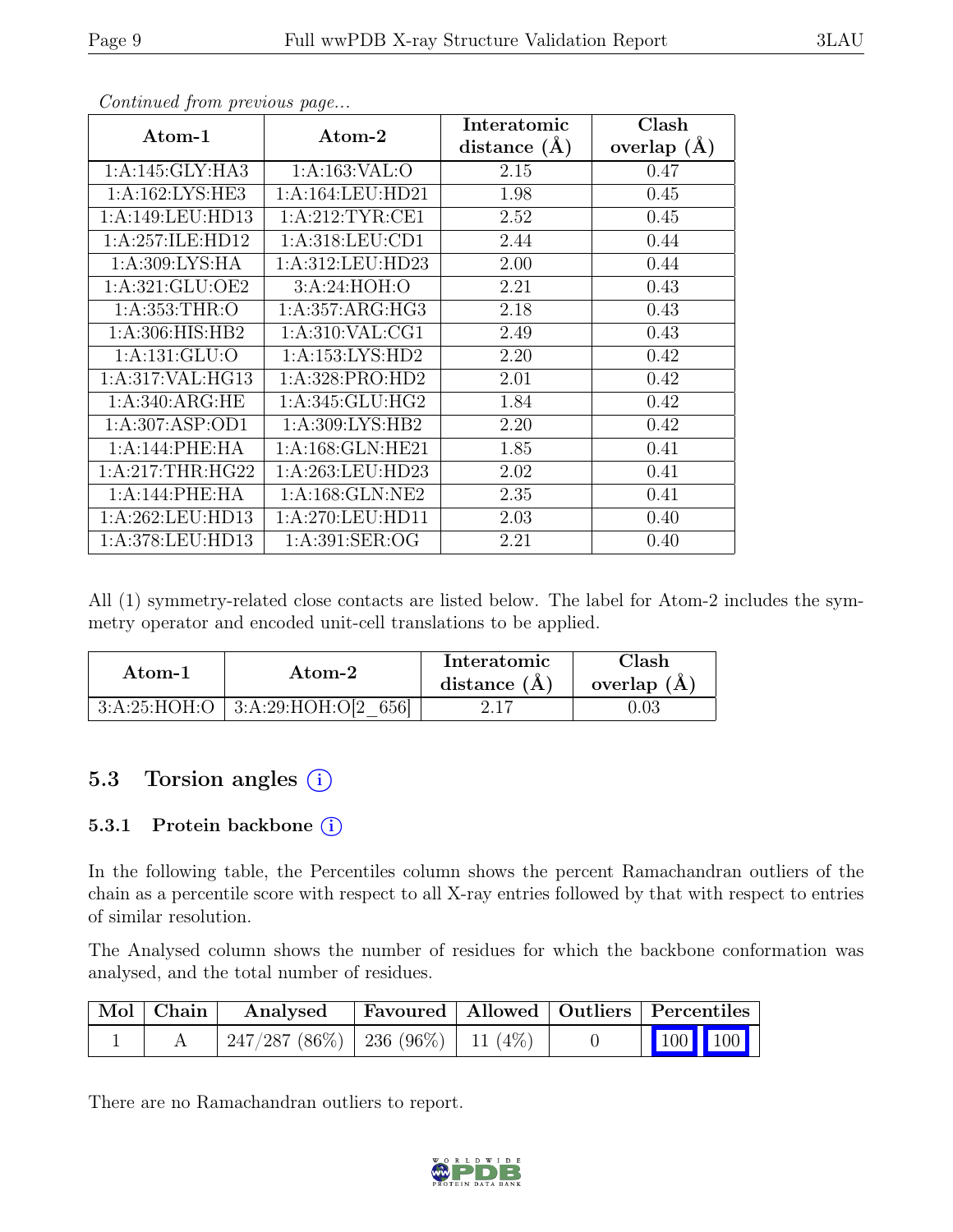#### 5.3.2 Protein sidechains  $(i)$

In the following table, the Percentiles column shows the percent sidechain outliers of the chain as a percentile score with respect to all X-ray entries followed by that with respect to entries of similar resolution.

The Analysed column shows the number of residues for which the sidechain conformation was analysed, and the total number of residues.

| $\mid$ Mol $\mid$ Chain $\mid$ | Analysed   Rotameric   Outliers   Percentiles     |  |  |  |
|--------------------------------|---------------------------------------------------|--|--|--|
|                                | $223/252$ (88\%)   218 (98\%)   5 (2\%)   52   57 |  |  |  |

All (5) residues with a non-rotameric sidechain are listed below:

| Mol | Chain | Res | <b>Type</b>             |
|-----|-------|-----|-------------------------|
|     |       | 126 | $\overline{\text{ARG}}$ |
|     |       | 176 | <b>HIS</b>              |
|     |       | 222 | <b>LEU</b>              |
|     |       | 275 | <b>PHE</b>              |
|     |       | 305 | MET                     |

Sometimes sidechains can be flipped to improve hydrogen bonding and reduce clashes. All (4) such sidechains are listed below:

| Mol | Chain | Res | <b>Type</b> |
|-----|-------|-----|-------------|
|     |       | 168 | GLN         |
|     |       | 201 | <b>HIS</b>  |
|     |       | 242 | <b>ASN</b>  |
|     |       | 366 | HIS         |

#### 5.3.3 RNA  $(i)$

There are no RNA molecules in this entry.

### 5.4 Non-standard residues in protein, DNA, RNA chains  $\circ$

There are no non-standard protein/DNA/RNA residues in this entry.

#### 5.5 Carbohydrates  $(i)$

There are no monosaccharides in this entry.

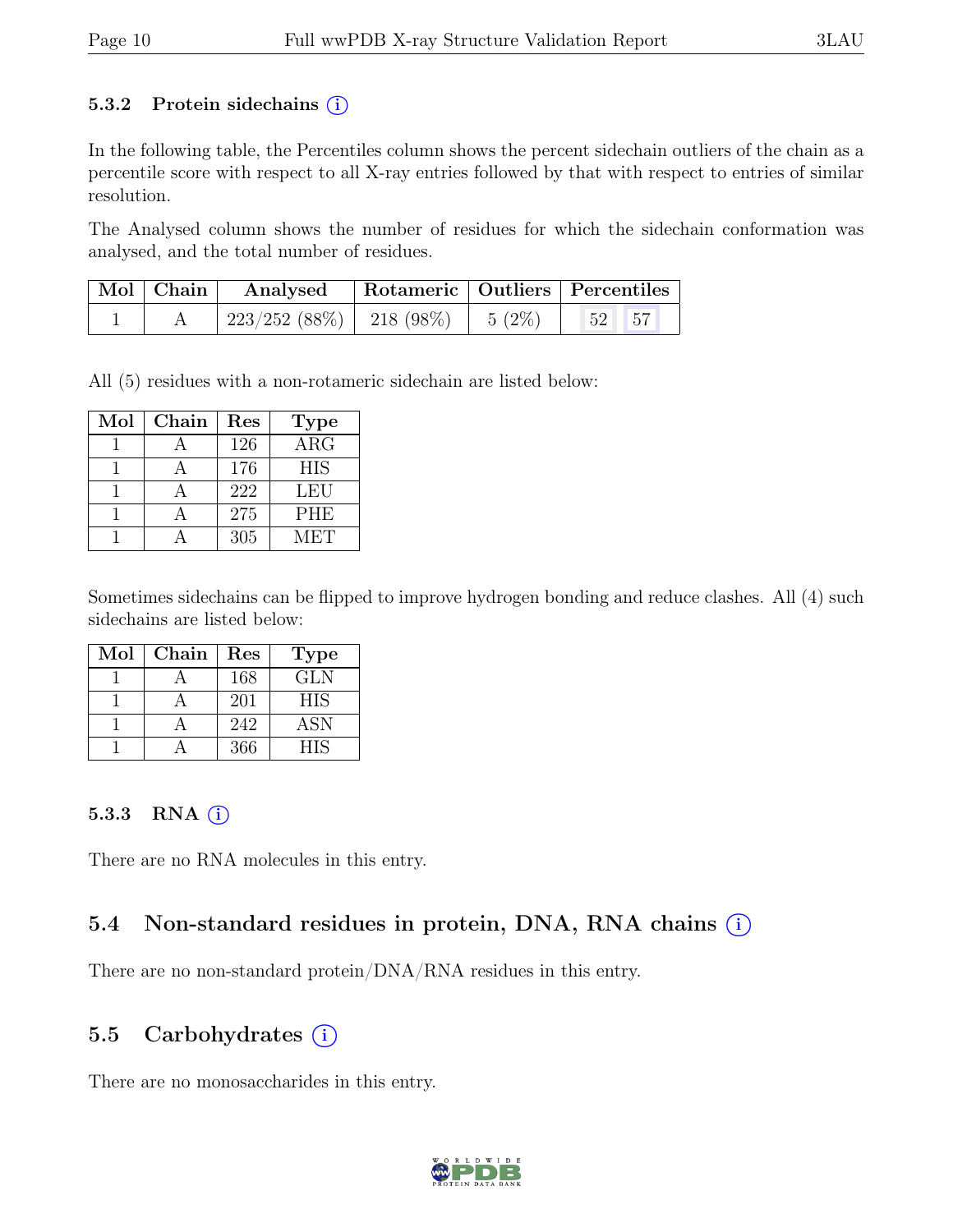## 5.6 Ligand geometry  $(i)$

1 ligand is modelled in this entry.

In the following table, the Counts columns list the number of bonds (or angles) for which Mogul statistics could be retrieved, the number of bonds (or angles) that are observed in the model and the number of bonds (or angles) that are defined in the Chemical Component Dictionary. The Link column lists molecule types, if any, to which the group is linked. The Z score for a bond length (or angle) is the number of standard deviations the observed value is removed from the expected value. A bond length (or angle) with  $|Z| > 2$  is considered an outlier worth inspection. RMSZ is the root-mean-square of all Z scores of the bond lengths (or angles).

| Mol | $\vert$ Type   Chain   Res |  | Link | Bond lengths |            |      | Bond angles         |               |      |         |
|-----|----------------------------|--|------|--------------|------------|------|---------------------|---------------|------|---------|
|     |                            |  |      |              | Counts     |      | $ RMSZ  \#  Z  > 2$ | Counts   RMSZ |      | $\# Z $ |
|     | ЭFI                        |  |      |              | 22, 24, 24 | 2.04 | 3(13%)              | 25,33,33      | 0.80 | $(4\%)$ |

In the following table, the Chirals column lists the number of chiral outliers, the number of chiral centers analysed, the number of these observed in the model and the number defined in the Chemical Component Dictionary. Similar counts are reported in the Torsion and Rings columns. '-' means no outliers of that kind were identified.

|                                                       |  |                          |                          | Mol   Type   Chain   Res   Link   Chirals   Torsions   Rings |  |
|-------------------------------------------------------|--|--------------------------|--------------------------|--------------------------------------------------------------|--|
| $\overline{\phantom{a}}$ OF1 $\overline{\phantom{a}}$ |  | $\overline{\phantom{0}}$ | $\overline{\phantom{0}}$ | $\frac{4}{9}/\frac{11}{11}$   0/3/3/3                        |  |

All (3) bond length outliers are listed below:

| Mol | Chain   $\text{Res}$   $\text{Type}$ |        | Atoms   |      | $\overline{Z}$   Observed(A) | $\vert$ Ideal( $\AA$ ) |
|-----|--------------------------------------|--------|---------|------|------------------------------|------------------------|
|     |                                      | . ) ET | $C3-N8$ | 7.28 | .49                          | 1.36                   |
|     |                                      | ∩FI    | $C4-C9$ | 3.12 | 1.43                         | 1.36                   |
|     |                                      | ЭFI    | C18-C15 |      | $\Lambda$ <sup>.</sup>       | 1.38                   |

All (1) bond angle outliers are listed below:

|  |     | $\parallel$ Mol $\parallel$ Chain $\parallel$ Res $\parallel$ Type $\parallel$ Atoms | $\bullet$ Observed( <sup>o</sup> )   Ideal( <sup>o</sup> ) |                 |
|--|-----|--------------------------------------------------------------------------------------|------------------------------------------------------------|-----------------|
|  | OFI | $\mid$ C <sub>5</sub> -C <sub>2</sub> -N <sub>6</sub> $\mid$ 2.57                    | 134.67                                                     | $130.5^{\circ}$ |

There are no chirality outliers.

All (4) torsion outliers are listed below:

| Mol      | Chain | Res   Type | Atoms            |
|----------|-------|------------|------------------|
| ')       |       | OFI        | $C5-C10-C12-C15$ |
| 9        |       | OFI        | $C9-C10-C12-C16$ |
| $\Omega$ |       | OFI        | $C5-C10-C12-C16$ |
|          |       | OFI        | $C9-C10-C12-C15$ |

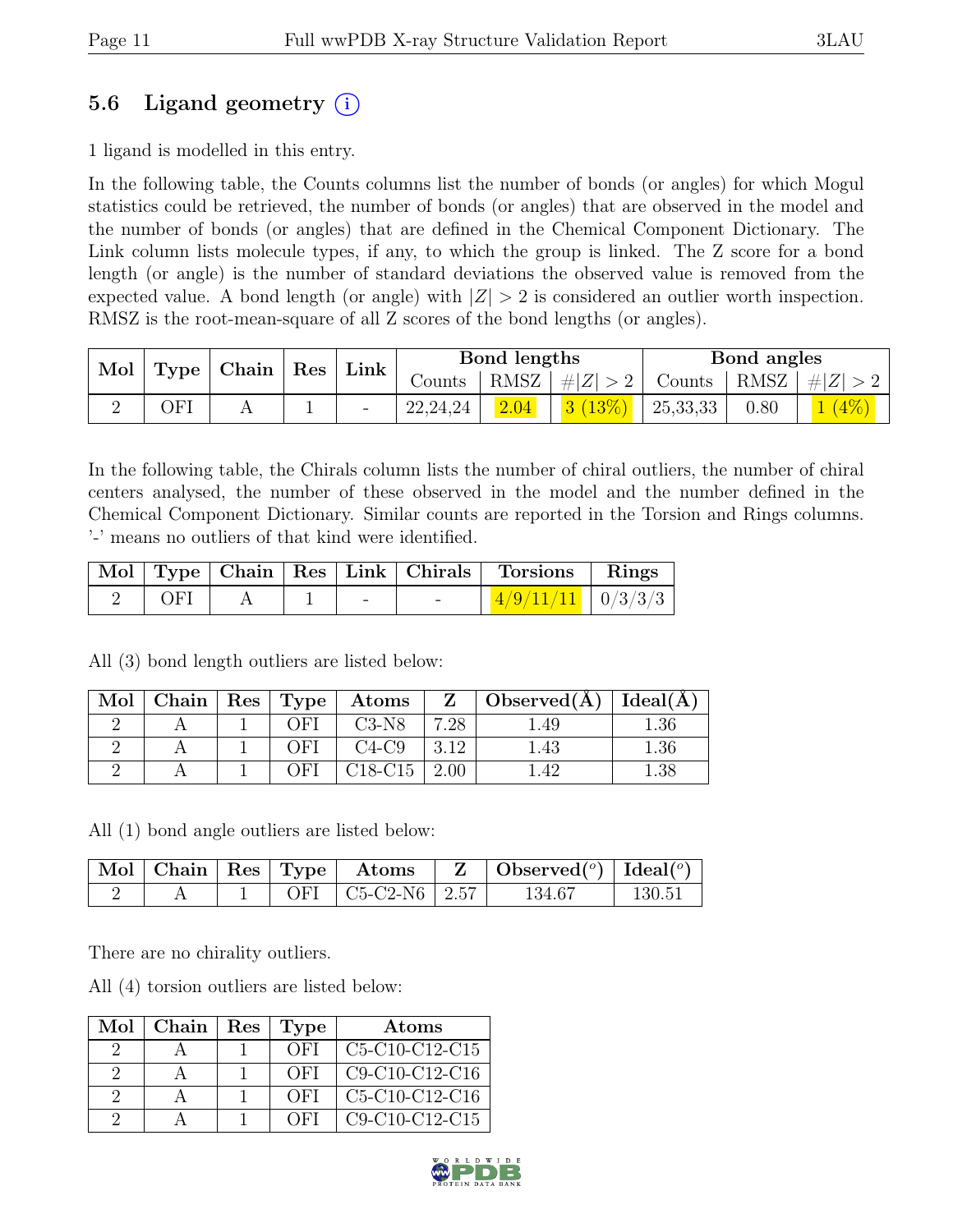There are no ring outliers.

1 monomer is involved in 1 short contact:

|  |     | Mol   Chain   Res   Type   Clashes   Symm-Clashes |
|--|-----|---------------------------------------------------|
|  | OF1 |                                                   |

The following is a two-dimensional graphical depiction of Mogul quality analysis of bond lengths, bond angles, torsion angles, and ring geometry for all instances of the Ligand of Interest. In addition, ligands with molecular weight > 250 and outliers as shown on the validation Tables will also be included. For torsion angles, if less then 5% of the Mogul distribution of torsion angles is within 10 degrees of the torsion angle in question, then that torsion angle is considered an outlier. Any bond that is central to one or more torsion angles identified as an outlier by Mogul will be highlighted in the graph. For rings, the root-mean-square deviation (RMSD) between the ring in question and similar rings identified by Mogul is calculated over all ring torsion angles. If the average RMSD is greater than 60 degrees and the minimal RMSD between the ring in question and any Mogul-identified rings is also greater than 60 degrees, then that ring is considered an outlier. The outliers are highlighted in purple. The color gray indicates Mogul did not find sufficient equivalents in the CSD to analyse the geometry.



#### 5.7 Other polymers (i)

There are no such residues in this entry.

### 5.8 Polymer linkage issues (i)

There are no chain breaks in this entry.

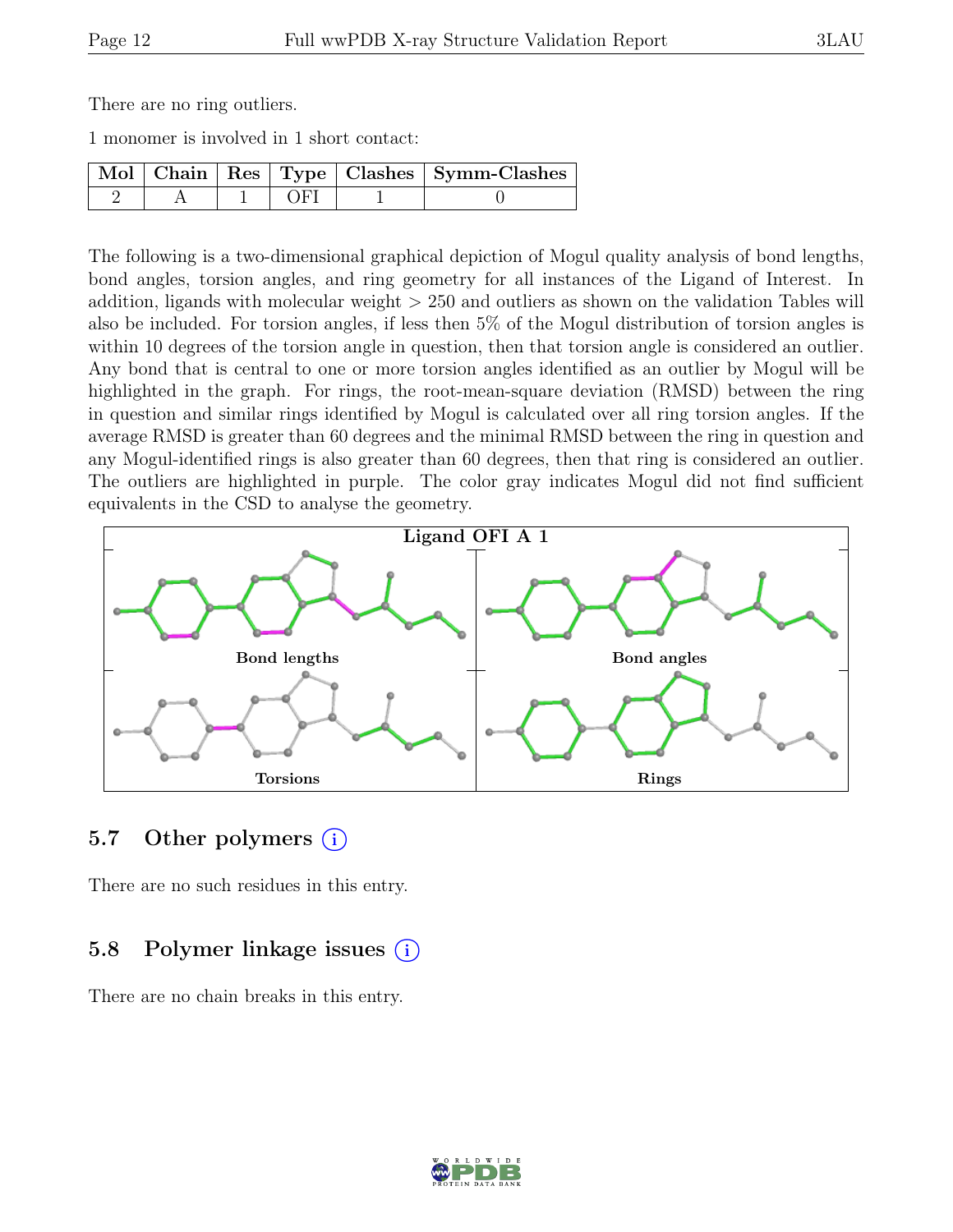# 6 Fit of model and data  $(i)$

# 6.1 Protein, DNA and RNA chains  $(i)$

In the following table, the column labelled ' $\#\text{RSRZ}>2$ ' contains the number (and percentage) of RSRZ outliers, followed by percent RSRZ outliers for the chain as percentile scores relative to all X-ray entries and entries of similar resolution. The OWAB column contains the minimum, median,  $95<sup>th</sup>$  percentile and maximum values of the occupancy-weighted average B-factor per residue. The column labelled 'Q< 0.9' lists the number of (and percentage) of residues with an average occupancy less than 0.9.

| $\mid$ Mol $\mid$ Chain | Analysed $ \langle \text{RSRZ}\rangle$ | $\#\text{RSRZ}\text{>2}$                     | $\mid$ OWAB(Å <sup>2</sup> ) $\mid$ Q<0.9 |  |
|-------------------------|----------------------------------------|----------------------------------------------|-------------------------------------------|--|
|                         | 251/287 (87%)   0.24                   | 17 (6%)   17   21   12, 28, 63, 75   19 (7%) |                                           |  |

All (17) RSRZ outliers are listed below:

| Mol            | Chain          | $\operatorname{Res}% \left( \mathcal{N}\right) \equiv\operatorname{Res}(\mathcal{N}_{0},\mathcal{N}_{0})$ | <b>Type</b> | <b>RSRZ</b> |
|----------------|----------------|-----------------------------------------------------------------------------------------------------------|-------------|-------------|
| $\mathbf 1$    | А              | 172                                                                                                       | <b>ALA</b>  | 7.6         |
| 1              | A              | 275                                                                                                       | PHE         | 7.0         |
| $\mathbf 1$    | А              | 171                                                                                                       | <b>LYS</b>  | 6.0         |
| $\mathbf{1}$   | $\overline{A}$ | 174                                                                                                       | VAL         | 5.1         |
| $\mathbf{1}$   | $\overline{A}$ | $\overline{1}76$                                                                                          | <b>HIS</b>  | 5.0         |
| $\mathbf 1$    | $\overline{A}$ | 173                                                                                                       | <b>GLY</b>  | 4.9         |
| $\mathbf 1$    | $\overline{A}$ | 124                                                                                                       | MET         | 4.3         |
| $\mathbf{1}$   | $\overline{A}$ | 203                                                                                                       | ALA         | 4.1         |
| $\mathbf 1$    | $\overline{A}$ | 178                                                                                                       | LEU         | 3.5         |
| $\overline{1}$ | A              | 169                                                                                                       | LEU         | 3.3         |
| $\mathbf 1$    | A              | 168                                                                                                       | <b>GLN</b>  | 3.1         |
| $\mathbf{1}$   | A              | 303                                                                                                       | GLY         | 3.1         |
| $\overline{1}$ | $\mathbf{A}$   | 144                                                                                                       | PHE         | 2.9         |
| $\mathbf 1$    | $\mathbf{A}$   | 156                                                                                                       | <b>LYS</b>  | 2.8         |
| $\overline{1}$ | $\overline{A}$ | 204                                                                                                       | <b>THR</b>  | 2.6         |
| $\mathbf 1$    | $\mathbf{A}$   | 187                                                                                                       | HIS         | 2.4         |
| $\overline{1}$ | $\overline{A}$ | 301                                                                                                       | ILE         | 2.1         |

### 6.2 Non-standard residues in protein, DNA, RNA chains  $(i)$

There are no non-standard protein/DNA/RNA residues in this entry.

### 6.3 Carbohydrates  $(i)$

There are no monosaccharides in this entry.